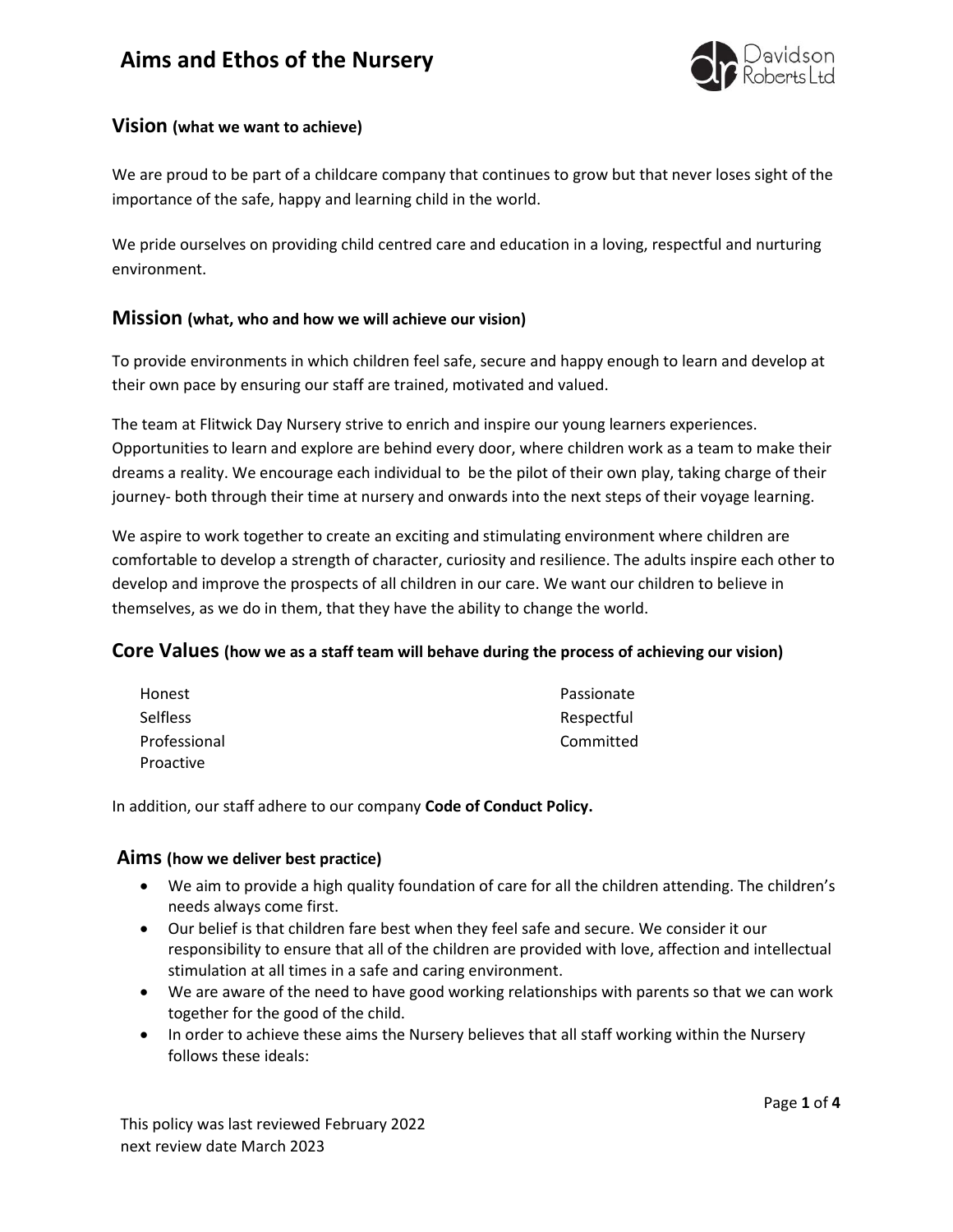# **Aims and Ethos of the Nursery**



- Be friendly and approachable
- Be positive and respectful of children from all backgrounds and abilities
- Give reassurance, encouragement and praise
- Value children and treat them as individuals
- Encourage children to explore and try out new activities

### **Our Ethos (our characteristic spirit that manifests in our attitudes and aspirations)**

#### **The Curiosity Approach**

Our nurseries are currently working towards 'The Curiosity Approach' accreditation creating welcoming play spaces and learning opportunities for children growing up in an ever-changing world.

#### **What is 'The Curiosity Approach?'**

The Curiosity Approach is about using children's natural curiosity to go back to basics with the use of wooden resources, ordinary household items and bric-a brac 'thecuriosityapproach.com' Creating an environment to inspire children to be inquisitive and creative and by enhancing our 'Home from Home' environment we are able to provide further opportunities for developing;

- Independent thinking
- Stronger non-verbal communication
- Language and verbal communication
- Problem solving
- Lifelong learners

This is a modern-day approach that fits perfectly in current changing technological times. Bringing curiosity, awe and wonder into early childhood & creating the 'thinkers & doers' of the future.

Some of the features of the Curiosity Approach are:

- Authentic natural resources, which offers the children opportunities for creativity and imagination
- Allows the children to be in an environment which promotes inquisitive and curious minds
- Curiosity is the desire to learn and the eagerness to explore
- Calm and neutral tones throughout nursery
- Homely welcoming room with cosy places for the children to play
- The use of everyday objects such as photo frames, curtain rings and blankets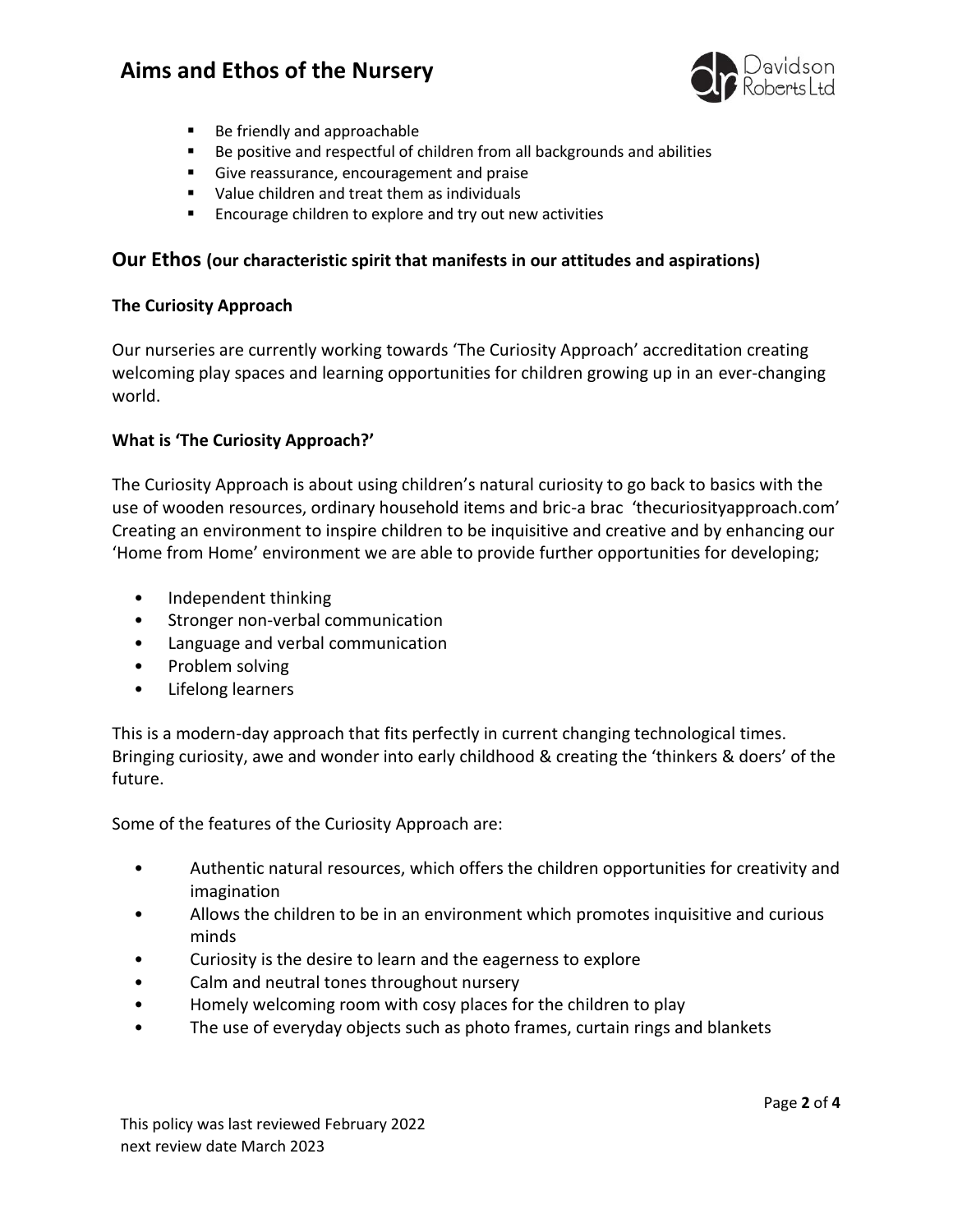# **Aims and Ethos of the Nursery**



• Loose parts, these are items that can be used in various ways and have no pre designed outcome, allowing the children to be creative, critical thinkers and problem solvers

All of which allows the us to teach the children *how to think not what to think.*

#### **Forest School**

Forest School is an inspirational process, which offers ALL learners regular opportunities to achieve and develop confidence and self-esteem through hands-on learning experiences in a woodland or natural environment with trees.

In our settings it is our aim to implement the forest school style of teaching to encourage the children to use the natural resources around them and explore nature.

We give the children the freedom to use their imaginations with no time limit and no specific end result. Forest school gives the children the opportunity to create their own games and ideas and share them with their peers. Each session can change depending of what the children are interested in that day. We aim to make children more resilient to the outdoor environment and teach them skills that will help them throughout life. Forest schools are carried out in all weathers except if dangerous and unsafe for the children such as ice or lighting. There are specific areas in which we carry out forest school session they are natural and unspoilt.

Forest schools give the children the opportunity to learn skills that could help them such as building fires, erecting temporary shelters and wood calving in a safe environment. We carry 'risk benefits' as apposed to risk assessments. This ensures the children get the most from the experience, but safely.

### **Related policies:** Code of Conduct Policy

| This policy was adopted by:              | Date: March 2022 |
|------------------------------------------|------------------|
| Coton Day Nursery and Out of school club |                  |
| To be reviewed: March 2023               | Signed: C.SMITH  |